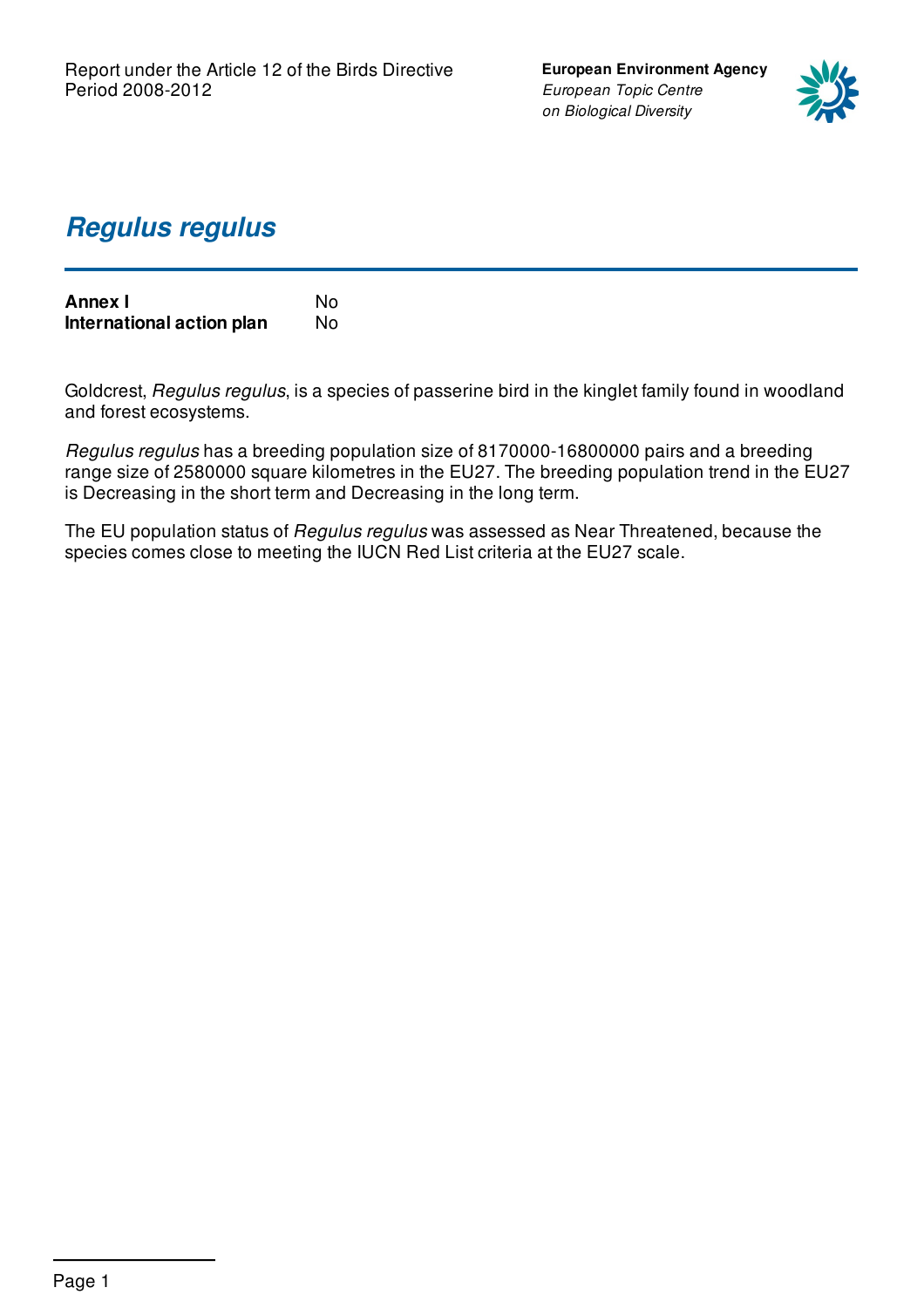## *Regulus regulus*

*Report under the Article 12 of the Birds Directive*

# Assessment of status at the European level

| <b>Breeding</b><br>population size | <b>Breeding</b><br>population trend |              | Range   | <b>Breeding range</b><br>trend |              | Winter               | Winter population<br>trend |              | Population      |
|------------------------------------|-------------------------------------|--------------|---------|--------------------------------|--------------|----------------------|----------------------------|--------------|-----------------|
|                                    | <b>Short</b><br>term                | Long<br>term | area    | <b>Short</b><br>term           | Long<br>term | population ·<br>size | <b>Short</b><br>term       | Long<br>term | status          |
| 8170000 - 16800000 p               |                                     |              | 2580000 |                                |              |                      |                            |              | Near Threatened |

See the endnotes for more information<sup>i</sup>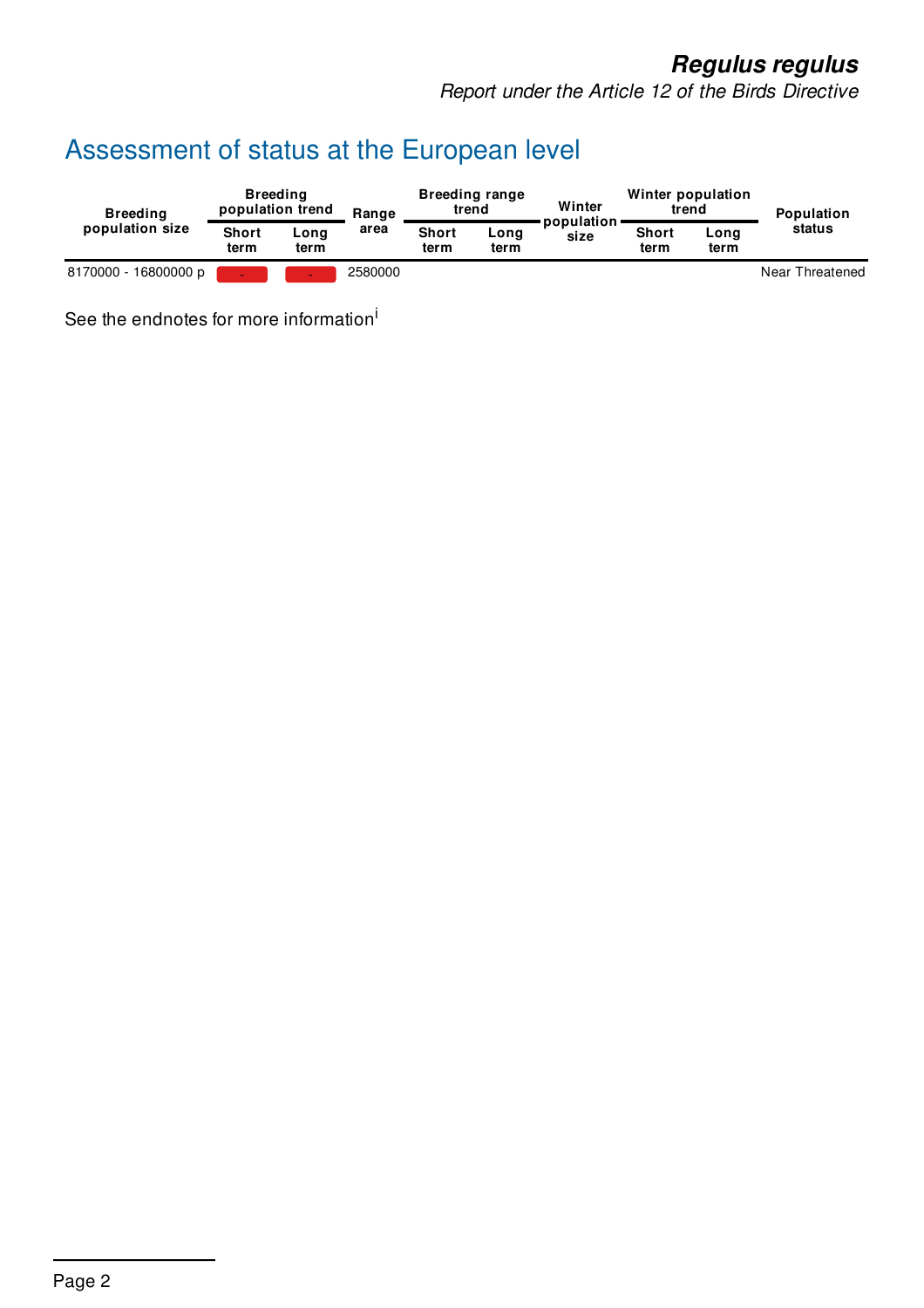*Regulus regulus*

*Report under the Article 12 of the Birds Directive*

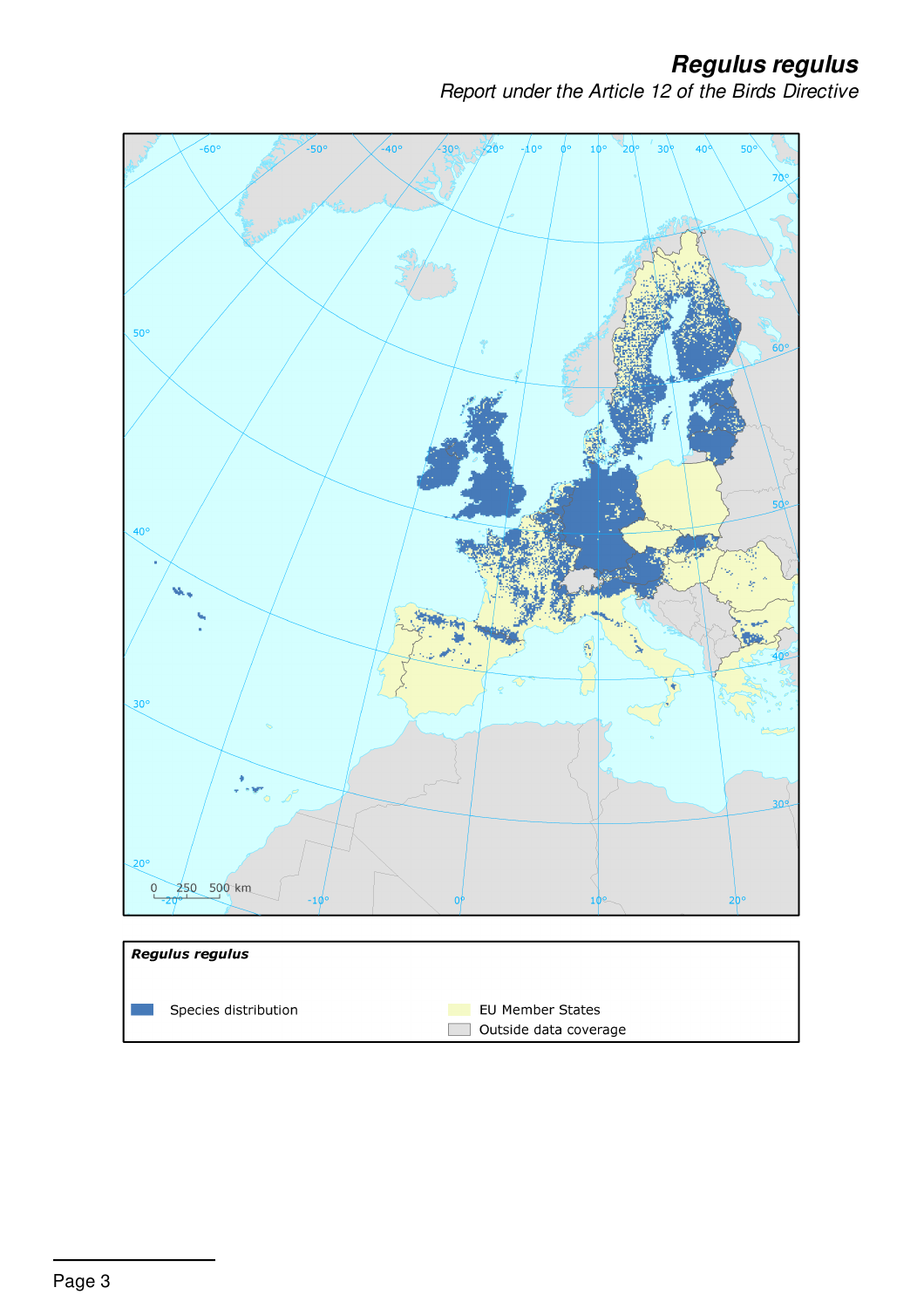## *Regulus regulus*

*Report under the Article 12 of the Birds Directive*

#### Trends at the Member State level

| MS/Ter.     | $%$ in      | <b>Breeding</b><br>population size | <b>Breeding</b><br>population trend |                    | Range  | <b>Breeding range</b><br>trend |                     | Winter             | Winter population<br>trend |              |
|-------------|-------------|------------------------------------|-------------------------------------|--------------------|--------|--------------------------------|---------------------|--------------------|----------------------------|--------------|
|             | <b>EU27</b> |                                    | <b>Short</b><br>term                | Long<br>term       | area   | <b>Short</b><br>term           | Long<br>term        | population<br>size | <b>Short</b><br>term       | Long<br>term |
| AT          | 3.8         | 250000 - 400000 p                  | X                                   | $\pmb{\mathsf{x}}$ | 89950  | $\mathbf{0}$                   | $\mathbf{0}$        |                    |                            |              |
| <b>BE</b>   | 1.2         | 50000 - 100000 p                   |                                     | 0                  | 25451  |                                | 0                   |                    |                            |              |
| <b>BG</b>   | 0.8         | 80000 - 150000 p                   | 0                                   | $\overline{0}$     | 30100  | $\overline{0}$                 | $\overline{0}$      |                    |                            |              |
| CZ          |             |                                    |                                     |                    |        |                                |                     |                    |                            |              |
| DE          | 19.3        | 950000 - 1650000 p                 |                                     |                    | 355710 | $\overline{0}$                 | $\overline{0}$      |                    |                            |              |
| DK          | 1.2         | 29000 - 29000 p                    |                                     |                    | 40808  | $\overline{0}$                 | $\overline{0}$      |                    |                            |              |
| EE          | 2.7         | 300000 - 400000 p                  |                                     | $\mathbf{0}$       | 56800  | $\overline{0}$                 | $+$                 |                    |                            |              |
| ES          | 2.3         | 170000 - 580000 p                  | 0                                   | $\mathbf{0}$       | 86074  | 0                              | $\pmb{0}$           |                    |                            |              |
| <b>ESIC</b> | 0.2         | 10000 - 20000 p                    | X                                   | $\ddot{}$          | 3125   | X                              | $\ddot{}$           |                    |                            |              |
| FI          | 12.3        | 770000 - 1700000 p                 | $\omega_{\rm{eff}}$                 | $\blacksquare$     | 315700 | X                              | $+$ $\,$ $\,$       |                    |                            |              |
| <b>FR</b>   | 11.1        | 300000 - 450000 p                  |                                     |                    | 425000 | X                              | $\omega_{\rm{eff}}$ |                    |                            |              |
| GR          |             |                                    |                                     |                    |        |                                |                     |                    |                            |              |
| HU          | 0.3         | 1500 - 12000 p                     | $+$                                 | $\pmb{\mathsf{X}}$ | 16006  | $\mathsf X$                    | $\mathsf X$         |                    |                            |              |
| IE          | 4.1         | 443590 - 818300 i                  |                                     | $\pmb{\mathsf{X}}$ | 82400  | $\ddot{}$                      | $\mathbf{0}$        |                    |                            |              |
| IT          | 2.5         | 300000 - 500000 p                  |                                     | $\omega$           | 73400  | $\ddot{}$                      | $\omega$            |                    |                            |              |
| LT          | 3.5         | 250000 - 500000 p                  | $\overline{0}$                      | $\mathbf 0$        | 7300   | $\mathbf{0}$                   | $\overline{0}$      |                    |                            |              |
| LU          | 0.2         | 10000 - 12000 p                    | X                                   | $\pmb{\times}$     | 2596   | $\overline{0}$                 | $\overline{0}$      |                    |                            |              |
| LV          | 3.2         | 218452 - 553300 p                  | 0                                   | ÷                  | 64358  | 0                              | $\overline{0}$      |                    |                            |              |
| <b>NL</b>   | 1.3         | 36824 - 46029 p                    |                                     | $+$                | 38908  | $\overline{0}$                 | $\overline{0}$      |                    |                            |              |
| PL          |             | 370000 - 620000 p                  | ÷.                                  | $\pmb{\mathsf{x}}$ |        | $\mathsf{X}$                   | $\pmb{\mathsf{X}}$  |                    |                            |              |
| <b>PTAC</b> | 0.4         | 11121 - 199600 p                   | X                                   | $\pmb{\times}$     | 6800   | $\pmb{\mathsf{x}}$             | $\pmb{\mathsf{x}}$  |                    |                            |              |
| <b>RO</b>   | 0.2         | 800000 - 1600000 p                 | X                                   | $\pmb{\times}$     | 110500 | $\pmb{\mathsf{X}}$             | $\pmb{\mathsf{X}}$  |                    |                            |              |
| <b>SE</b>   | 13.1        | 1807000 - 4153000 p                |                                     | L,                 | 432400 | $\overline{0}$                 | $\pmb{\mathsf{X}}$  |                    |                            |              |
| SI          | 0.9         | 80000 - 175000 p                   | X                                   | $\pmb{\times}$     | 17982  | $\mathbf{0}$                   | $\overline{0}$      |                    |                            |              |
| SK          | 1.7         | 200000 - 400000 p                  | 0                                   | $\overline{0}$     | 40495  | $\mathbf{0}$                   | $\mathbf{0}$        |                    |                            |              |
| <b>UK</b>   | 13.8        | 610000 - 610000 p                  |                                     |                    | 260200 | $\ddot{}$                      | $\overline{0}$      |                    |                            |              |

See the endnotes for more information<sup>ii</sup>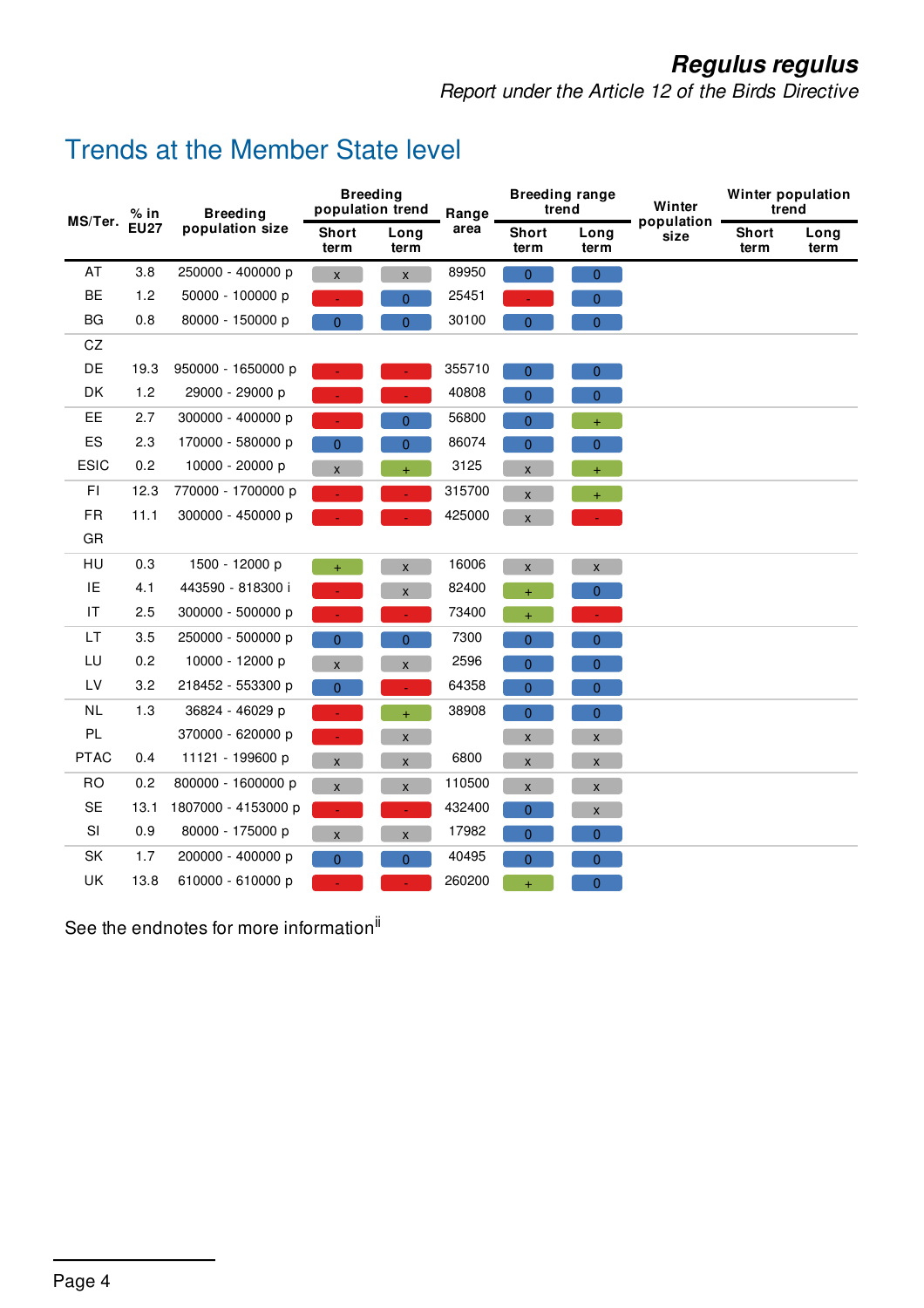*Regulus regulus*

*Report under the Article 12 of the Birds Directive*

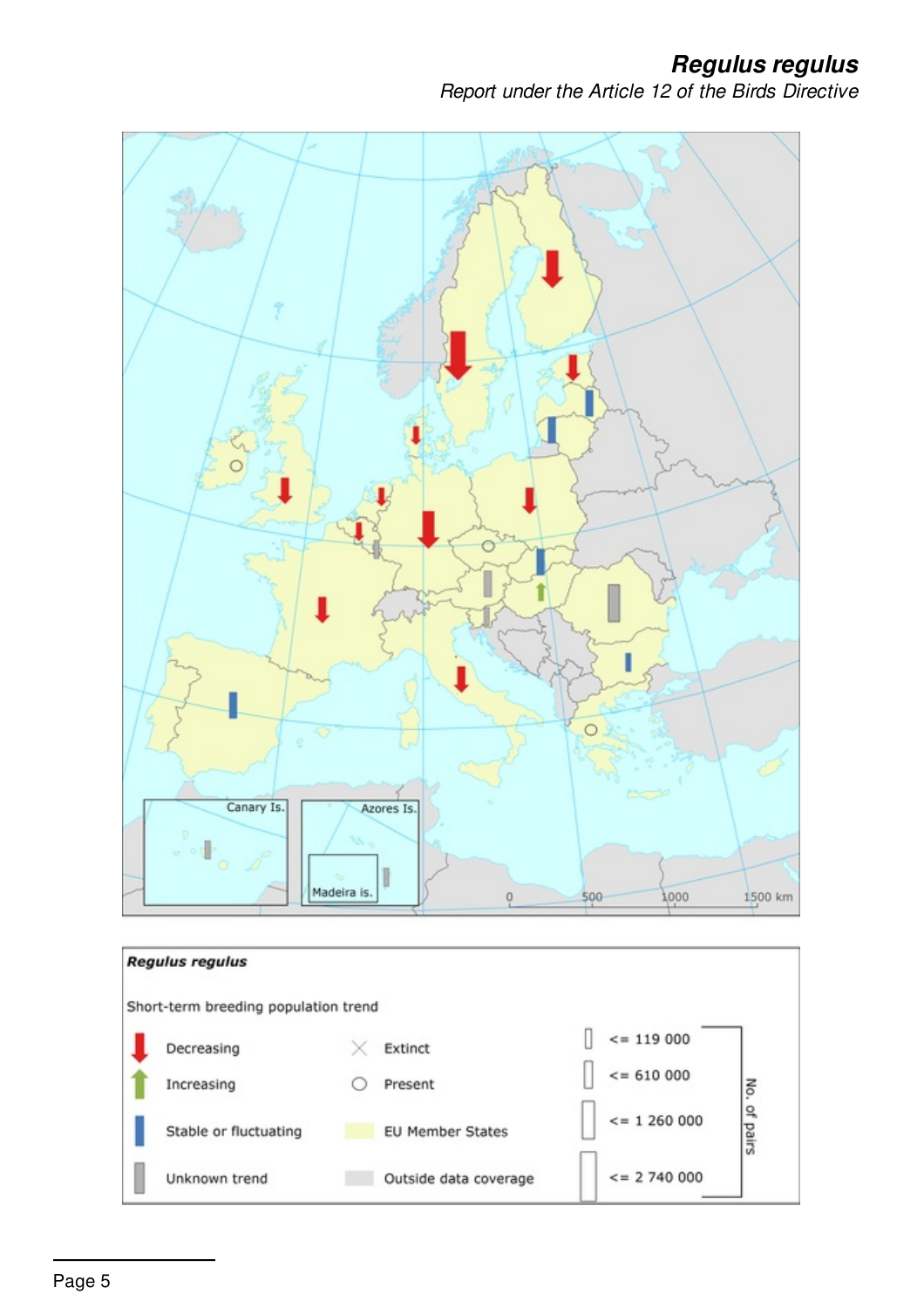*Short-term winter population trend was not reported for this species.*

This information is derived from the Member State national reports submitted to the European Commission under Article 12 of the Birds Directive in 2013 and covering the period 2008-2012. More detailed information, including the MS reports, is available at: <http://bd.eionet.europa.eu/article12/summary?period=1&subject=A317> .